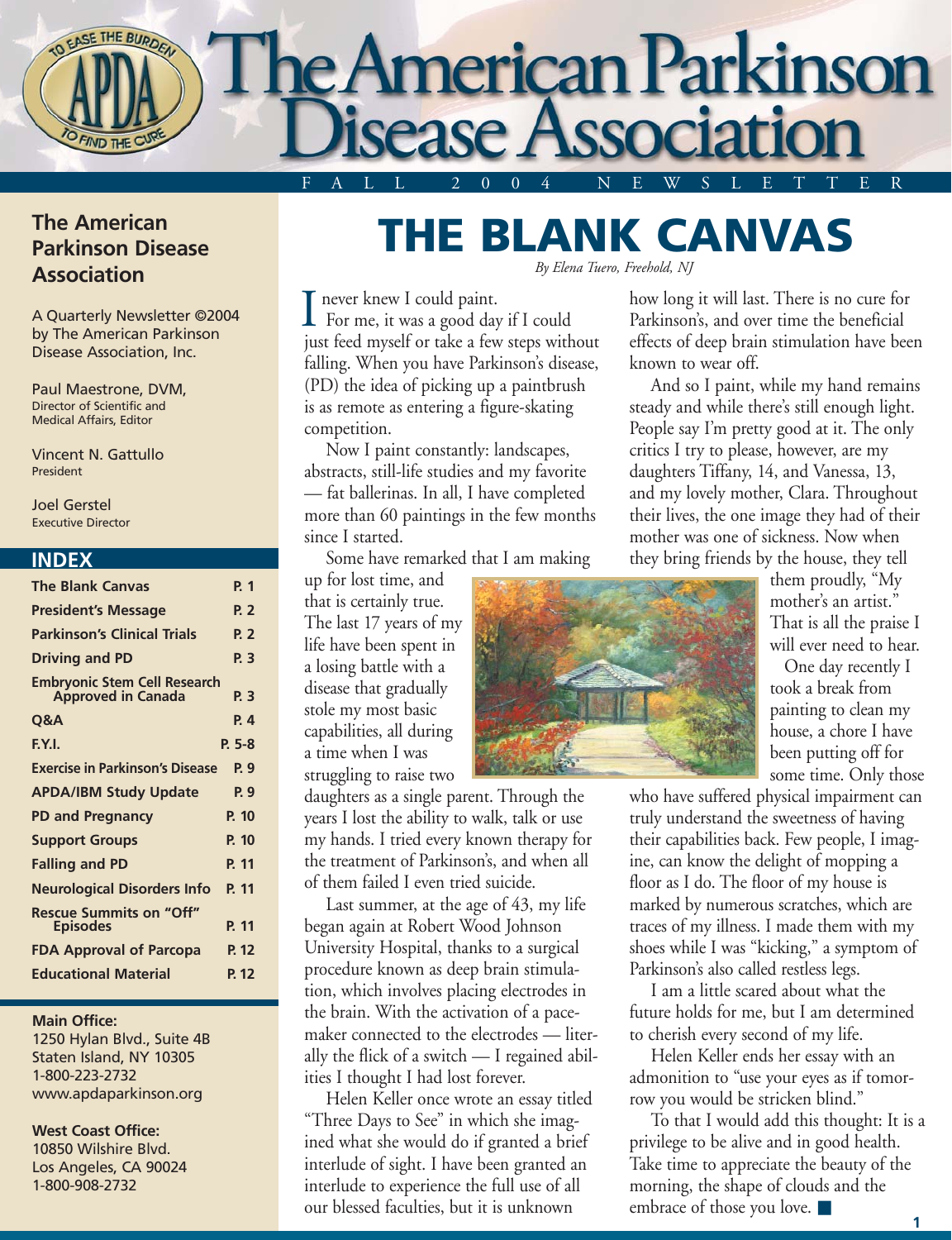## **PRESIDENT'S MESSAGE**

### **PARKINSON'S** CLINICAL TRIALS

**Advancing Parkinson's Therapies** is a community-wide initiative led by the major Parkinson's advocacy groups to accelerate the development of new treatments for Parkinson's.

> **Visit our web site if you would like to:**

**• Learn more about trials that are seeking patients**

**• Receive regular updates by print and e-bulletin**

**• Obtain free educational brochures**

Visit the first-ever web site dedicated to Parkinson's clinical trials for more information.

#### **www.PDtrials.org**

*This project is led by the Parkinson's Disease Foundation in collaboration with the following organizations: American Parkinson Disease Association, Parkinson's Action Network, Parkinson Alliance, The Michael J. Fox Foundation for Parkinson's Research, the National Parkinson Foundation and WE MOVE.*



www.PDtrials.org



Dear Reader,

The holiday season always brings to my mind O. Henry's story of "The Gift of Magi."

If you remember, it is the tale of young newlyweds who are poor as can be but so very much in love that each wants to give a special Christmas gift to the other. Della, who has scrimped and saved every possible

penny, has \$1.87 and sells her prized chestnut brown hair to buy a platinum fob for her beloved Jim's gold watch. Jim, equally motivated, sells his watch, which had been his father's and grandfather's, to buy tortoise, jewel-rimmed combs for Della's cascading tresses.

Caregivers, you can well identify with Della's easy decision to sacrifice what she loved to give to the one she loved. You do it every day giving up your time, giving freely of your labor, and suppressing the emotions that are disturbing your sleep and invading your waking hours.

As president of the American Parkinson Disease Association, I find new dimension, to this well-known and loved story of reciprocal giving. Every time I get a letter such as the one from newly diagnosed Judy Williamson in Dallas, Texas, the "Ease the Burden," part of our APDA mission moves beyond words to action. "I realize that finding a cure through research is what we are all praying for, but "easing the burden is important as well," she says. (Judy's entire letter is printed in the FYI section of this newsletter.)

One in every eight Americans is a caregiver; eight of every eight caregivers are Dellas or Jims. They know that their care is costing them physically and emotionally, but it is worth it all. They can't even share their feelings with others because it is so individual and private, so grueling yet so rewarding. They live on hope.

I have heard many well-meaning people say, "I would like to put us out of business, to find the cure." Well, finding the cure is, of course, our mission's other function. But, if a cure were found tomorrow, we would still need caregivers.

I don't know if William Sidney Porter (O. Henry) was a caregiver, but he certainly captured the essence of the gift of giving in the final paragraph of his classic: *"The Magi, as you know, were wise men — wonderfully wise men — who brought gifts to the Babe in the manger. They invented the art of giving Christmas presents. Being wise, their gifts were no doubt wise ones, possibly bearing the privilege of exchange in case of duplication. And here I have lamely related to you the uneventful chronicle of two foolish children in a flat who most unwisely sacrificed for each other the greatest treasures of their house. But in a last word to the wise of these days let it be said that of all who give gifts these two were the wisest. Of all who give and receive gifts, such as they are wisest. Everywhere they are wisest. They are the Magi."*

Sincerely,

Vincent N. Gattullo *President*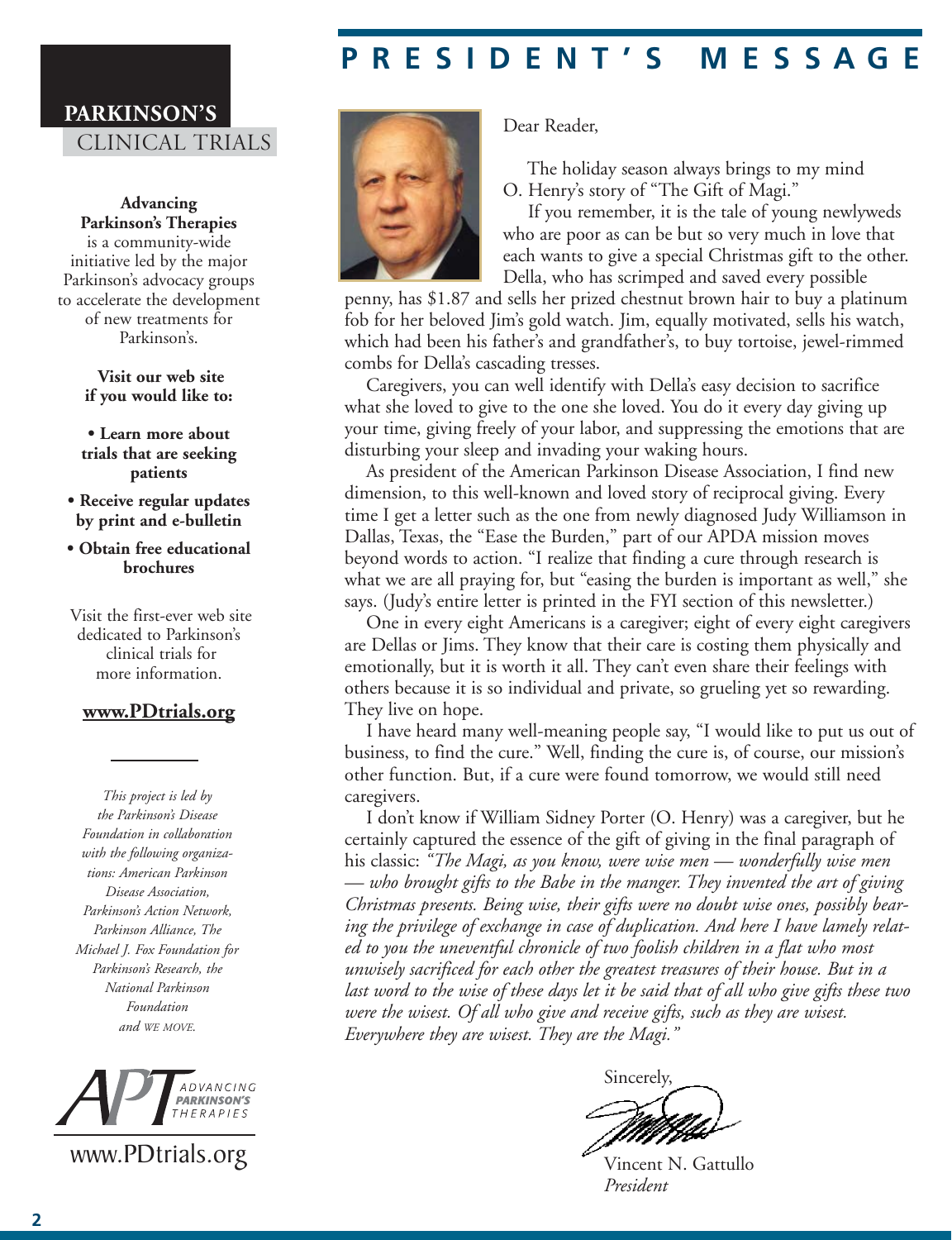## **DRIVING AND PD**

Symptoms of Parkinson's disease (PD) can certainly affect one's ability to operate a motor vehicle. Whether a person is capable of safe driving depends on many factors: Does the person have sufficient visual acuity?

Can he/she sufficiently judge the speed of other vehicles in order to maintain the proper distance from the car ahead?

Are reflexes fast enough to respond to unexpected situations?

How does one know when it is time to give up driving?

This is a difficult decision to make for most people, and people with PD are no exception! Friends and family members may lose confidence in the person's ability to operate a motor vehicle. These concerns may be warranted or not and the driver may or may not agree. When a disagreement or uncertainty about one's ability to drive arises, the opinion of a third party is often sought. In many cases this third party is the driver's physician. In most cases, the physician can be very helpful in resolving issues related to driving, however, the physician's input on such matters is typically given as a "recommendation" rather than as a decree. Another third-party source is a professional driving instructor. Having the driver evaluated by such a professional is a

good, unbiased way to assess the driver's ability.

Many people with PD remain safe drivers long after the diagnosis is made. Having PD does not mean that one can no longer drive. Still, the driver with PD needs to consider several things. If and when driving skills become impaired, going behind the wheel can put not only the driver, but also others, in danger. In the event of an accident with another vehicle, it may become difficult to disprove legal liability, and this could result in devastating financial consequences.

Each of us needs to make an honest assessment of his/her ability to drive safely. For more information about license renewal or other driving related issues call your local DMV office. For a useful Web site that addresses issues with driving visit http://www.thehartford.com/ talkwitholderdrivers/

As always the APDA Parkinson's Information & Referral Centers are available to assist with information about Parkinson's related driving issues and how to access transportation resources offered throughout the various states.

*This article was originally published in the Summer 2004 Parkinson's pages of the APDA Maine I&R Center.*



## **EMBRYONIC STEM CELL RESEARCH APPROVED IN CANADA**

The Summer 2004 edition of the Parkinson Post, a quarterly magazine of the Parkinson Society of Canada, announces that Bill C-6, An Act Respecting Assisted Human Reproduction and Related Research, received Royal Assent on Monday, March 29, 2004 and became law. This gives Canada one of the most comprehensive legislative frameworks in the world regarding assisted human reproduction.

The law is far-reaching and covers many areas, including the regulation of fertility treatments, but the relevance to people living with Parkinson's is that the law allows embryonic stem cell research to proceed in Canada under certain restrictions.

Many people in the Parkinson community have been closely following this Act over the past few years, as many scientists consider embryonic stem cell research to be a very promising area of research.

A government-appointed agency, the Assisted Human Reproduction Agency of Canada, will be established to license, inspect and enforce activities controlled under the Act. This Agency will apply safeguards and will have the authority to approve the use of embryos leftover from fertility clinics for stem cell research. The Act prohibits, among other things, human cloning and the use of reproductive material without consent.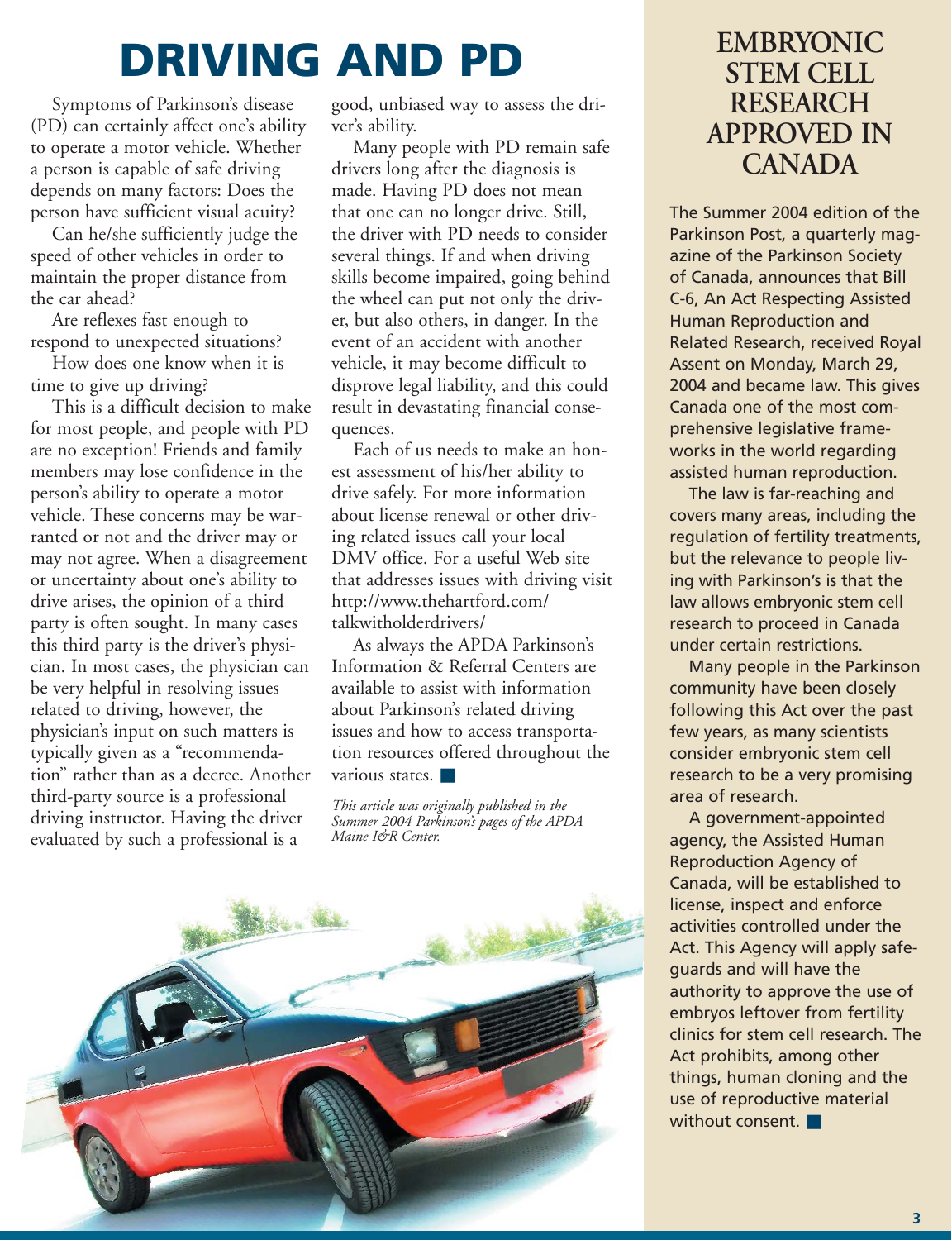# luestions Answers **Enrico Fazzini, DO, PhD**

*Assoc. Prof. Neurology New York University, New York, NY, University of Nevada, Las Vegas, NV, N.Y. Institute of Technology, Old Westbury, NY.*

Any new ideas concerning the cause of PD? Q:

PD is associated with the loss of  $\bigcirc$  cells in the substantia nigra that make dopamine and the eventual death of areas of the brain which requires dopamine. Dopamine is manufactured in the cell body and transported by a protein called alpha-synuclein to the axon where it is released to other areas of the brain. In PD, as a consequence of abnormal genetics (poor construction and regulation) and environmental stress, the alphasynuclein clumps upon itself. The transport system between the cell body and the axom malfunctions. This leads to a build-up of dopamine in the cell body, which forms free radicals and eventually kills the cell. At the same time this is happening, areas of the brain, which require dopamine degenerate, leading to dementia and balance impairment. I

Research is under way to reverse this process and hopefully lead to a real treatment for PD. In the meantime, medical management — consisting of dopamine agonist therapy (which stimulates areas of the brain that require dopamine), selegiline/ rasagiline (which decreases the formation of free radicals), co-enzyme Q10 (which boosts up energy transmission and keeps the cells alive

longer) and keeping the L-Dopa therapy as low and smooth as possible will treat the symptoms and slow down the disease progression.

No one ever comments about sexual function in PD. What No one ever<br>
comments abes<br>
sexual function<br>
in PD. What<br>
causes my erection difficulty? My

desire for sexual relations with my wife is usually healthy but sometimes lacking. What can be done to enhance my sexual performance and desire?

Almost all of the medications used to treat PD can make it difficult to achieve an erection. Medications which decrease erection are those that block the parasympathetic system — most notably Artane, Cogentin, Kemedrine and Symmetrel. However, other medications which enhance the sympathetic nervous system such L-Dopa and the dopamine agonists can also make erections difficult to achieve and maintain. I often suggest the use of Viagra, Levitra or Cialis to help men to achieve an erection and Mirapex or Requip in order to increase libido. sed to treat PD car<br>lt to achieve an erec

I often awake during the early morning with thick secretions I often awake<br>
during the early<br>
morning with<br>
thick secretions<br>
in my throat which make it difficult to breathes. If I nap during the day,

I drool saliva. Is drooling related to these secretions? What can I do to decrease drooling?

Robinul is helpful in reducing secretions and will decrease the drooling and the thick secretions. I

I often get hot flashes and sweat during the day. This occurs I often get hot<br>
flashes and swe<br>
during the day<br>
This occurs<br>
when my tremor returns. It seems

this happens when I take my medication for PD. Is the medicine causing these symptoms?

> You are describing

the onset of an "off" period at which time the previous dose of your medications has worn off before the next dose starts working. A new form of L-Dopa called Pardopa is dissolvable on your tongue and works faster than Sinemet. This could be used instead of immediate-release Sinemet. In addition, attempts to lengthen the duration of the effect of your medications can be done using Sinemet CR, Comtan, Tasmar, dopamine agonists and reducing the time between doses. In the near future, a dopamine agonist patch will be available to provide a continuous release of medication.■ F<sup>r</sup> period at which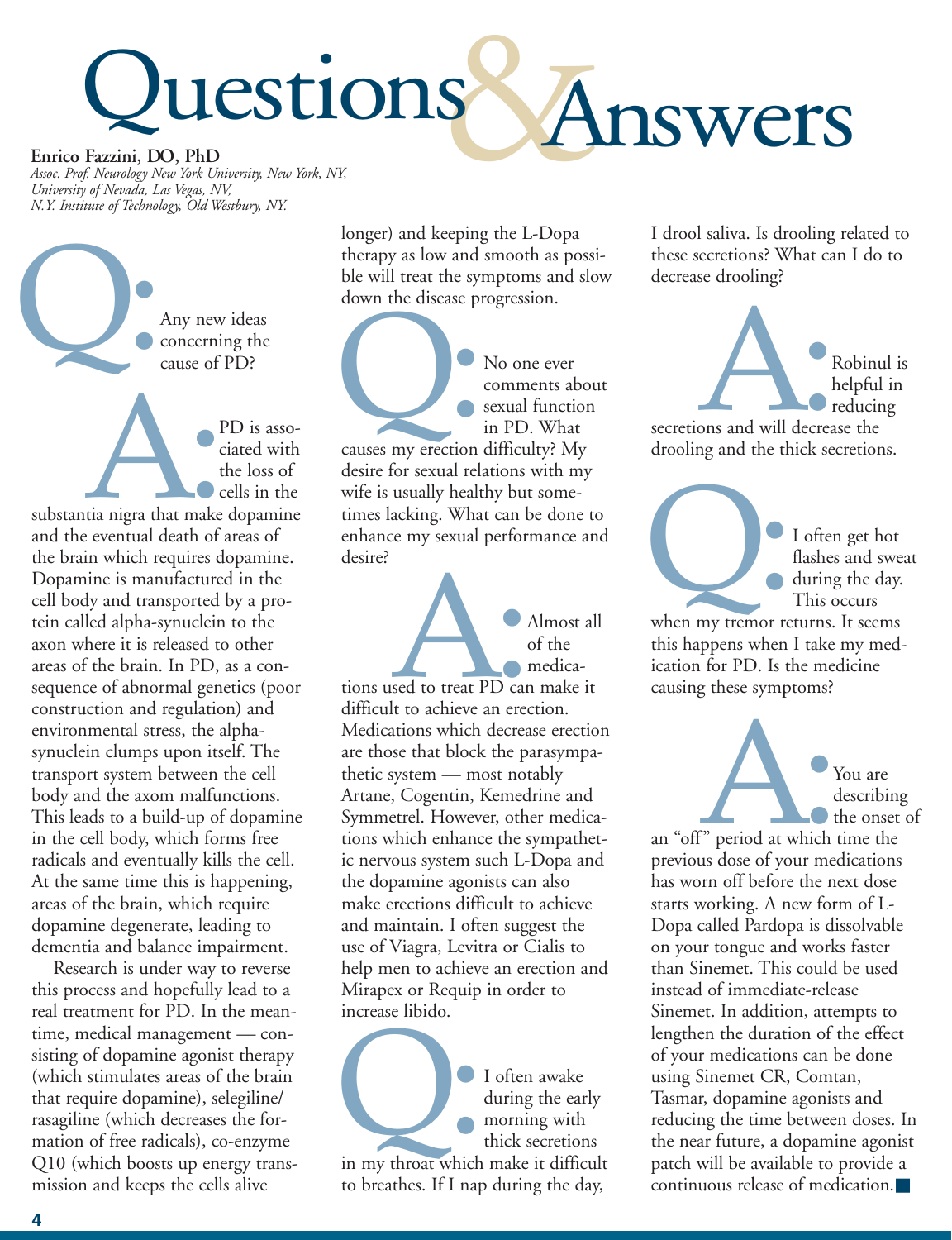



#### **FALL 2004 VOLUME XI NO. IV**

#### **THE HON. LANE EVANS: Congressman/Parkinsonian**

In the midst of the country's heated presidential race, Illinois's 17th Congressional District race was not a major political topic preceding Election Day, but Lane Evans, 53 year-old lawyer, Vietnam veteran, 11-term U.S. Congressman and Parkinsonian, was fighting for his political life.

**FYI EDITOR:** K.G. Whitford

Congressman Evans remembers the shock of experiencing difficulty in waving his hand in a parade in 1996, and even greater shock to discover that at age 45 he had the "old person's" Parkinson's disease.

For the next eight years he continued in the office to which he was first elected in1982. In the U.S. House of Representatives, he was a recognized leading advocate of veterans, becoming the ranking Democratic member of the House Veteran's Affairs Committee. Also a leading environmentalist, he was named an Environmental Hero by the League of Conservation Voters, and awarded the Conservationist of the Year Award in 1995 by the Heart of Illinois Sierra Club. All the time he was fighting off challengers as elections came and went.

During this election, however, his opponent, a former television news anchor, cited his "declining

#### **APDA Expands and Adds to Its Internet Site**

A collaborative project by APDA and WE MOVE, Inc. is making updated, comprehensive, Web-based information instantly available to patients, caregivers and physicians, and a new Young-Onset site has been launched by the APDA Young Parkinson's Information and Referral Center in Illinois, www.youngparkinsons.org.

The program, PD News & Updates, is the first menu option on the national Web site, and is composed of three pages:

- PD News Articles provides timely information about cutting-edge research and treatment options
- Patient Information, comprises detailed, original patient-directed content about PD symptoms, etiology, epidemiology, pathaophysiology, diagnosis and approaches to treatment along with an interactive, online glossary
- Information and resources for healthcare professionals includes comprehensive Wed-based information about the disease, case-based learning modules in WE MOVE's Movement Disorder Virtual University, a teaching slide set for use by nurses and the WE-MOVE PD news service.

The Young Parkinson's site addresses a range of critical topics including a page of poignant autobiographical sketches titled Faces of Experience about younger diagnosed patients. The site abounds with age-specific educational materials, useful tips for daily living, and contains materials specific to children, caregivers, parents and singles.



Photo by John Schultz/Quad-City Times *Lane Evans celebrates his 12th term election to the U.S. House of Representatives.*

health," as a campaign issue.

When a Peoria (Ill.) Journal Star reporter asked APDA executive director Joel Gerstel to comment, he answered, "Individuals with Parkinson's are usually well aware of their physical limitations and would know better than an outside observer if they should quit a job or activity."

When the Associated Press called later that week, Gerstel used it as an opportunity to make a statement for all Parkinsonians, citing individuals such as former Attorney General Janet Reno, Pope John Paul II, and actor Michael J. Fox. Gerstel said, "to be using it as a campaign issue is ridiculous."

Though the Rock Island legislator admitted that some days were more difficult than others, he was convinced that he was fit for the job and buoyed by the outpouring of support, waged a vigorous campaign.

On Tuesday, Nov. 2, Lane Evans handily defeated Andrea Zinga, and was re-elected to serve his 12th term in the House of Representatives. ■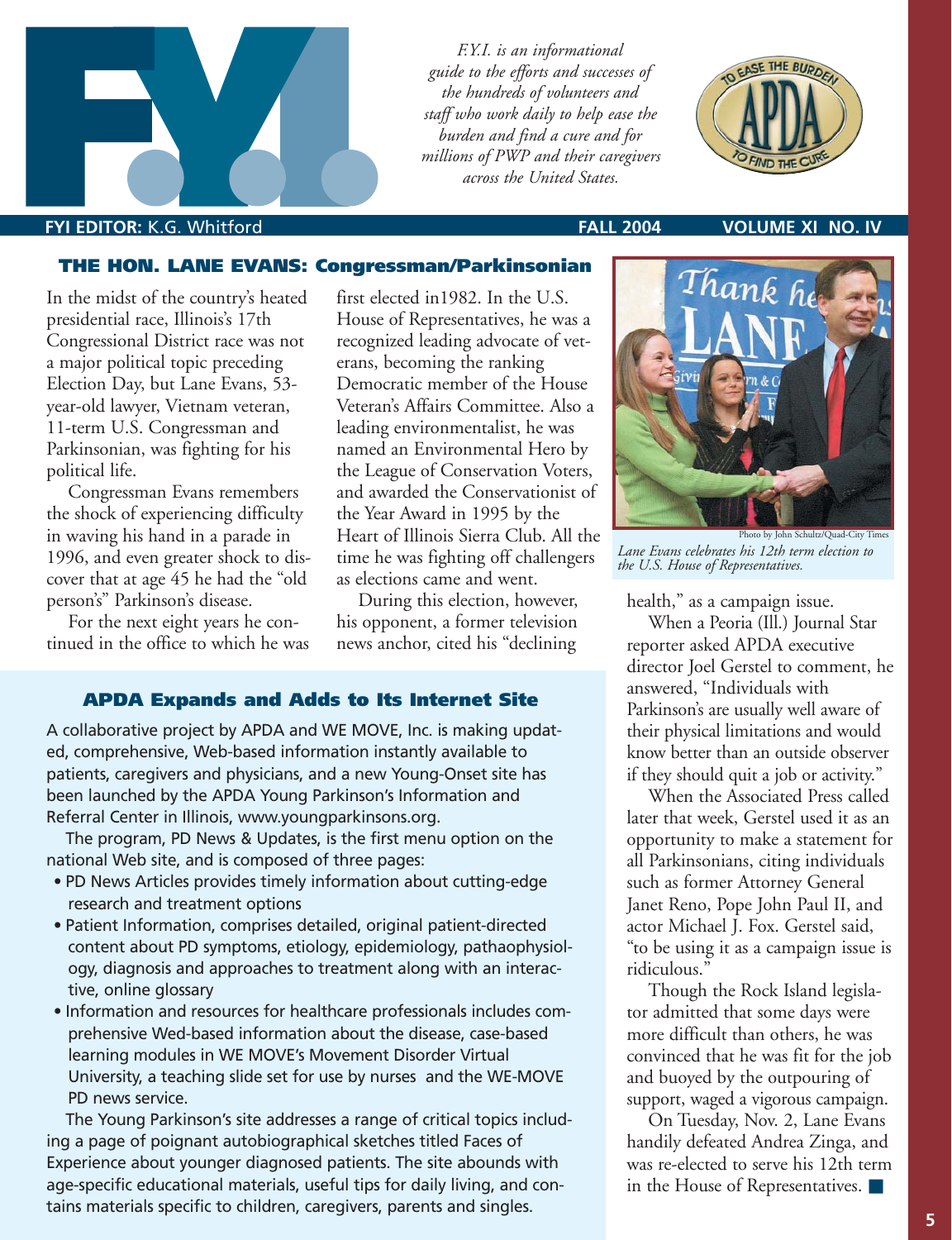

Casino Carnivale, an outdoor Mardi **Casino Carnivale, an outdoor Mardi<br>Gras and Carnivale-theme fundrais**er, brought out more than 100 of er, brought out more than 100 <mark>c</mark><br>Los Angeles's "A List" invitees as well as an impressive roster of corwell as an impressive roster of<br>porate contributors including<br>**I** Injvercel Studios Werner Br Universal Studios, Warner Brothers, NBC, Hilton Hotels and American<br>Airlines. The event was sponsored Airlines. The event was sponsored by the APDA West Coast Office.



The **New England Chapters'** October symposium began with PD 101, led by Dr. Marie St. Hillaire, director of Boston University Medical Center's Movement Disorder Program. Coordinators and chapter representatives from Vermont, Connecticut, Rhode Island, Maine and Massachusetts prepared a two-day schedule of lectures, workshops, exhibits and networking opportunities on topics including deep brain stimulation; behavior, mood and thinking; caregiving; medication management, and complimentary therapy.

#### The **Salvatore and Elena**



**6**

**Esposito Chapter (Staten Island)** joined with NY S.A.V.E., a notfor-profit organization providing free emergency veterinary care for low-income New



*Pooches for Parkinson's stars Josh and Barney*

Yorkers, for its first Pooches for Parkinson's Walk. The Columbus Day oceanfront walk and fun dog show was led by Josh, the 2003 Westminster Kennel Club best-inshow winner, and Barney, a local paraplegic golden retriever.

It took Ron Brown, a 36-yearold volunteer firefighter, 58 hours and 40 minutes to break the world record for marathon bowling, enter the Guinness World Book of Records and benefit the **Pittsburgh Chapter** in honor of his dad, Alvin Brown, who was diagnosed eigth years ago. For the statistically minded, Ron bowled 362 games taking only one 15-minute break to shower and use the facilities every eight er and use the facilities every eigh<br>hours, broke two bowling balls in the process, and threw about 7,000  $times - 21$  tons.



**West** moderated an afternoon session

giving participants an opportunity to introduce themselves, identify specific strengths and capabilities

coordinator Donna Diaz, RN, MS,



*Young Onset Parkinsonian Jan Quist, top row center, author of "My Mommy Has PD But It's Okay," took along her family to the Midwest Chapter walkathon in September.*

## **I<sup>n</sup> th<sup>e</sup> COORDINATORS GO WEST**

The annual conference of APDA coordinators moved to the West Coast in August, attracting more than 50 participants to San Diego for two days of educational lectures, programs, awards, networking and socials.

Coordinators from Maine to hosting San Diego attended lectures by Dee Silver, MD, and Kathryn Ely, PhD, on new drugs/neuroprotection, and cloning, stem

cell and gene therapy. Dr. Silver is a movement disorder specialist, and Dr. Ely is a professor and director of scientific advancement at The Burnham Institute, San Diego.

Participating coordinators shared successful new programs: "A Good Start — A Program for the Newly Diagnosed Patient," by host coordinator Ron Hendrix, PhD, and "Power Over Parkinson's — A Wellness Program," by Cynthia Holmes, PhD, Tucson, Ariz. coordinator. New Haven



*President Vincent Gattullo with 2004 Salvatore A. Esposito, Sr. Award winners Susan Daniels, Barbara Warren and Lillian Scenna.*

**East initially and objectives IPPECTIC Strengths and capabilities**<br> **In** they bring to their role as APDA<br> **Coordinators** and boar the orga coordinators, and hear the organizational goals from the national office staff.

> A highlight of the conference was the opening dinner's entertainment by Tremble

Clefs, a performing musical ensemble of more than 60 people in various stages of PD. It began as a voice-therapy group and is now in demand for its shows.

Three coordinators received the Salvatore A. Esposito, Sr. Awards during the farewell reception and dinner in recognition of their service and contributions to APDA. President Vincent N. Gattullo presented plaques and awards to Susan Daniels (California), Lillian Scenna (Maine) and Barbara Warren (North Carolina). ■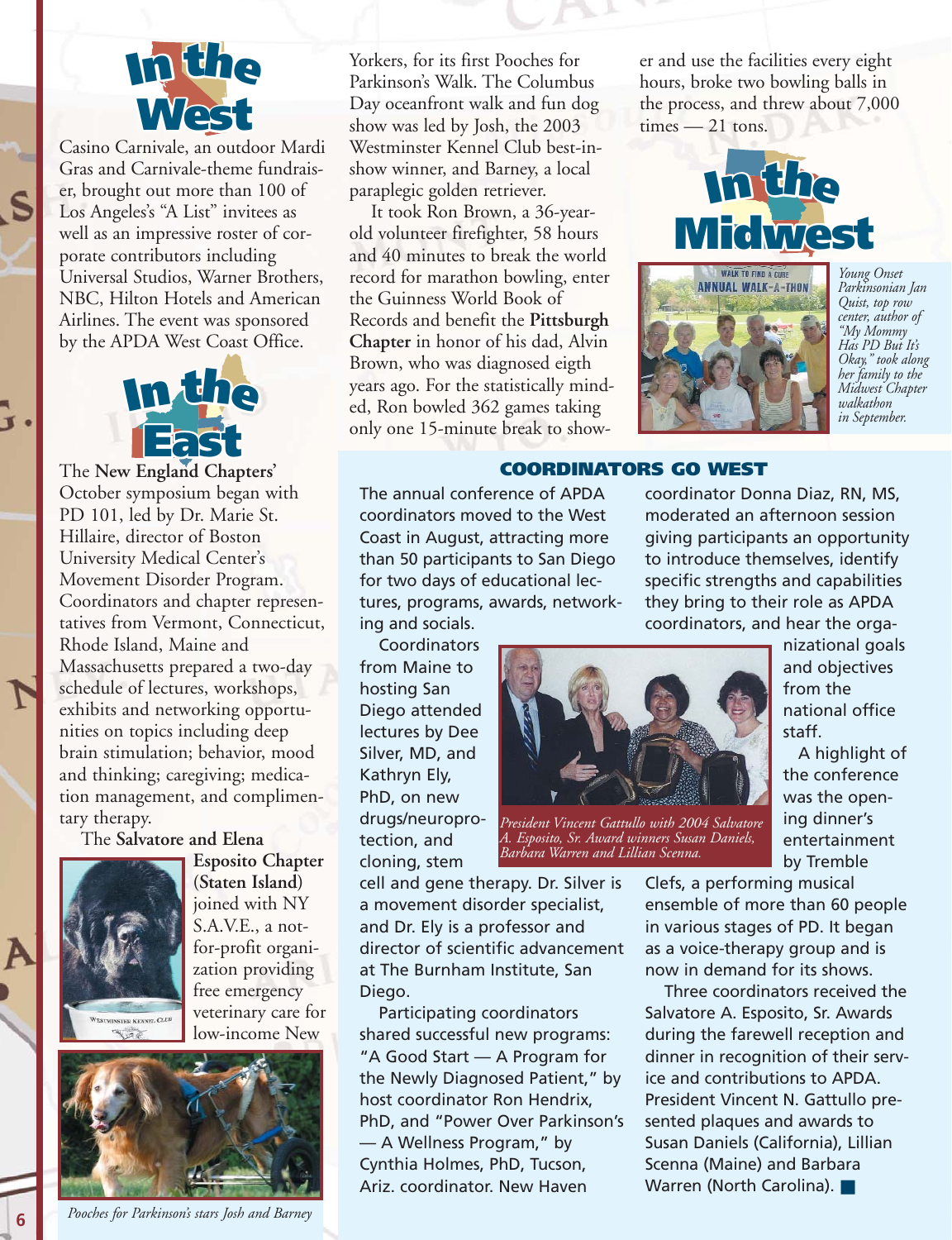Mary Eggers reports more than<br>\$16,000 was raised in its second employees at the Weitz Company<br>did! **Nebraska Chapter** President Who would think that sand volleyball could be an historic largest single Parkinson fundraiser? The did! **Nebraska Chapter** President Mary Eggers reports more than year, topping last year's \$15,920.



**Midwest** tion seven years ago and is the state's **I**<br>**I** fashion show benefiting its very suc-<br>cessful respite program that began If the ladies of Atlanta look particularly fashionable, they probably attended the **Georgia Chapter's** cessful respite program that began with an anonymous private donaonly Parkinson's respite program.

**Southwest** who attended their Fall 2004 **I<sup>n</sup> th<sup>e</sup> and I&R Center** put together a full **I<sup>n</sup> th<sup>e</sup>** current treatments, the importance Coordinator Lydia Stevens reports that the **Arkansas Chapter** day of learning for the 200 people Parkinson Disease Seminar at the Baptist Medical Center. Among the topics were the pharmacology of of exercise and the benefits of music therapy.

isic therapy.<br><mark>St. Petersburg's</mark> coordinator Faye

**Middle Tompano Bear**<br>
coordinator for four years and<br>
recipient of the Salvatore A In memory of Barbara Brown,<br>
succumbed to cancer in 2003. Kern reports that a tree was planted in memory of Barbara Brown, who Barbara was the **Pompano Beach** recipient of the Salvatore A. Esposito, Sr. Award.



**West** ticipating in the Combined Federal busy fall for the New Mexico<br>Chapter. It was judged Best Table President Bob Dunagan reports a busy fall for the New Mexico Display of the 48 organizations par-Campaign Kick-Off at VA Hospital

Kirtland AFB in **In a** CFC presin Albuquerque, and participated entation at September followed by participation at Health Fairs for State Employees and at the State Capital and the Navajo Regional

Office in October.

Amy Haralson, a Young Onset patient, has succeeded Bill Erwin as president of the Brazos Valley (Texas) Chapter. Bill founded the chapter in 1998, has been named president emeritus, and will continue his longtime service to Parkinsonians and APDA.

TV producer and deep brain stimulation spokesperson Ray Farkas was the Northeast Texas (Dallas) Chapter's featured speaker at its September symposium, "Parkinson's Disease Technology and Caring in the 21st Century." More than 200 people heard Farkas, who has appeared on "Nightline," CNN and Oprah and is completing work on a documentary and full-length film about his surgery. A non-technical highlight



*Fred Greene, left, with Judy Williamson and Marie and Don Rontondi.*

APDA third vice president. Don and Marie Rontondi were named the award's first recipients in honor of their selfless volunteer contributions. ■

founder and



**East In Lubbock, Texas**



*Ava and Troy Crowder are surrounded by their three generations including then 2-week-old great granddaughter Alexandra at a dinner honoring them sponsored by the West Texas Parkinsonism Society.*

**Spirit of Life Award Dinner In San Diego, California**



*Bill Stilwell and Dr. Dee Silver were honored by the Parkinson's Disease Association of San Diego. Larry Hunt presents Bill with his Award. With them are Joel Gerstel, second from right, and Dr. Ron Kobayashi.*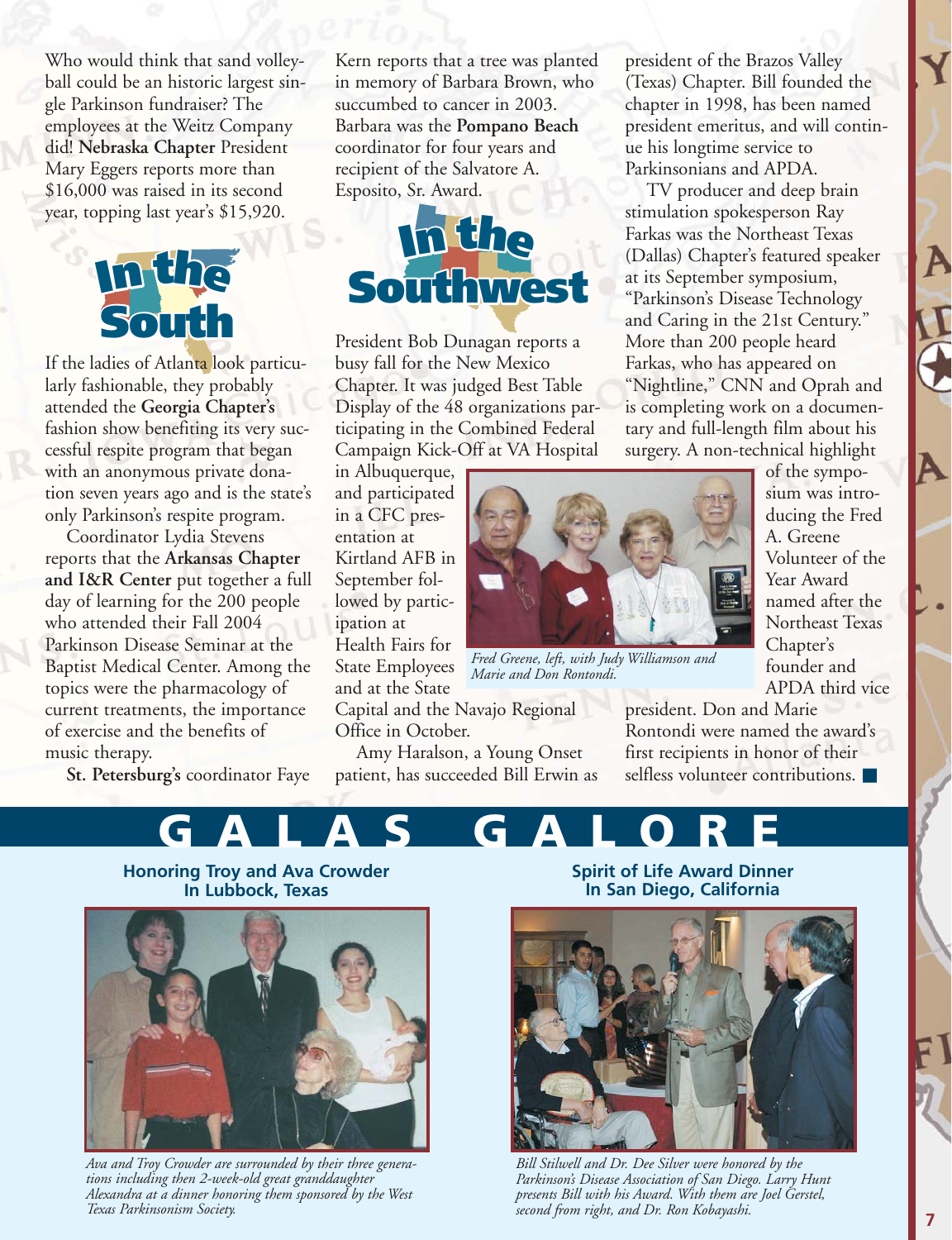### **G. Frederick Wooten, MD Chairman, ADPA Scientific Advisory Board**

The basis of APDA's annual \$2.5 million research awards is its Scientific Advisory Board chaired for the past seven years by G. Frederick Wooten, MD, professor

and chairman of the University of Virginia (UVA) Health Sciences Center's Department of Neurology in Charlottesville.

Dr. Wooten, who was born in Alabama, began his academic career at Rice University in Houston, Texas, then headed north-

east to earn his MD from Cornell University Medical College in New York City, where he would later return for a neurology residency and begin his faculty career as an instructor at New York Hospital-Cornell Medical Center. In between, he went to San Francisco for an internship in internal medicine at H.C. Moffitt-University of California Hospitals, and spent three years as a research associate postdoctoral fellow in Washington, D.C. at the National Institutes of Mental Health.

He joined the faculty of Washington University School of Medicine in St. Louis, Missouri, and five years later relocated to UVA, where he rose from professor of neurology to department chairman in less than a decade.

Dr. Wooten received his first research grant from APDA in 1978, and a George C. Cotzias Research Fellowship in 1979. Considering his future calling, both were most appropriate, but especially the latter because as a young medical student, the future neurologist met Dr.

Cotzias at the Brookhaven National Laboratories on Long Island.

"There I saw patients taking pills and getting up out of wheelchairs to walk. I have never gotten over the

> wonder of it," he recalls.

Upon the recommendation of Dr. Roger C. Duvoisin, MD, chairman of APDA's Medical Advisory Board renamed the Scientific Advisory Board (SAB) in 1995 to reflect its academic representation — Dr. Wooten was named

a board member in 1987. In 1994 he was named director of APDA's Advanced Center for Parkinson's Research at UVA and became the SAB chairman.

Dr. Wooten's 25-page curriculum vitae includes more than 100 academic publications, two pages of honors and awards, more than 50 invited lectures and 22 years of service to PD research and academia.

Away from the laboratory, Dr. Wooten is happy with a fishing rod in the Virginia mountain streams, farming or cheering on his favorite St. Louis Cardinals. But the role he loves best is grandfather. "I have two sons, two daughters and five grandchildren spread from Chicago to Nashville. I would feel incredibly fortunate to have any one of them, but to have all nine makes me the most fortunate person I know."

After an adult lifetime commitment to his specialty, G. Fredrick Wooten continues to harbor an almost little-boy excitement at discovery, the stuff that makes him one of today's recognized leaders in PD research. ■

*Dear Paul: (Dr. Paul Maestrone, Director of Scientific & Medical Affairs)*

MAILBOX

*I've just received the summer issue of the APDA newsletter and was thrilled to read the account of the Scientific Advisory Board. It made me proud to see that the SAB still functions essentially as it did when I retired from its chair seven long years ago! The list of grants and fellowship awards was most impressive. I note that the titles of the various funded research projects indicate that much progress has been achieved in the last seven years.* 

*It's clear that research is much more focused on the basic biological mechanisms of PD today than was possible at the time I retired. That, of course, is in large part due to the discovery of the role of alpha synuclein in the Contursi kindred. As a researcher at the University of Pennsylvania recently commented, that discovery "blew the top off Parkinson's research." No doubt you'll remember that APDA played a large role in that!*

*Keep up the good work! Please convey my congratulations to all.*

*Roger C. Duvoisin, MD Chapel Hill, North Carolina (Former chairman of the Scientific Advisory Board and a pioneer in pinpointing the location of a gene responsible for PD.)*

#### *Dear Mr. Gattullo:*

*I was diagnosed one year ago with Parkinson's disease. I am writing to thank you from the bottom of my heart for creating the Information and Referral Centers. You have no idea what a difference the I&R Centers make in the lives of us living with Parkinson's disease.* 

*I have first-hand knowledge of this by the help I have received. I also volunteer at the I&R Centers at Presbyterian Hospital here in Dallas, Texas. Through my volunteering, I am in contact with many patients as well as their families. It is a wonderful feeling to hear people express their appreciation for the help they receive.* 

*I realize that finding a cure through research is what we are all praying for, but "Easing the Burden" is important as well.* 

*The I&R Centers are APDA's connection to the people who are doing their best to live their best lives with Parkinson's. Judy Williamson Dallas, Texas*



*Dr. G. Frederick Wooten, Chairman,*

*Scientific Advisory Board*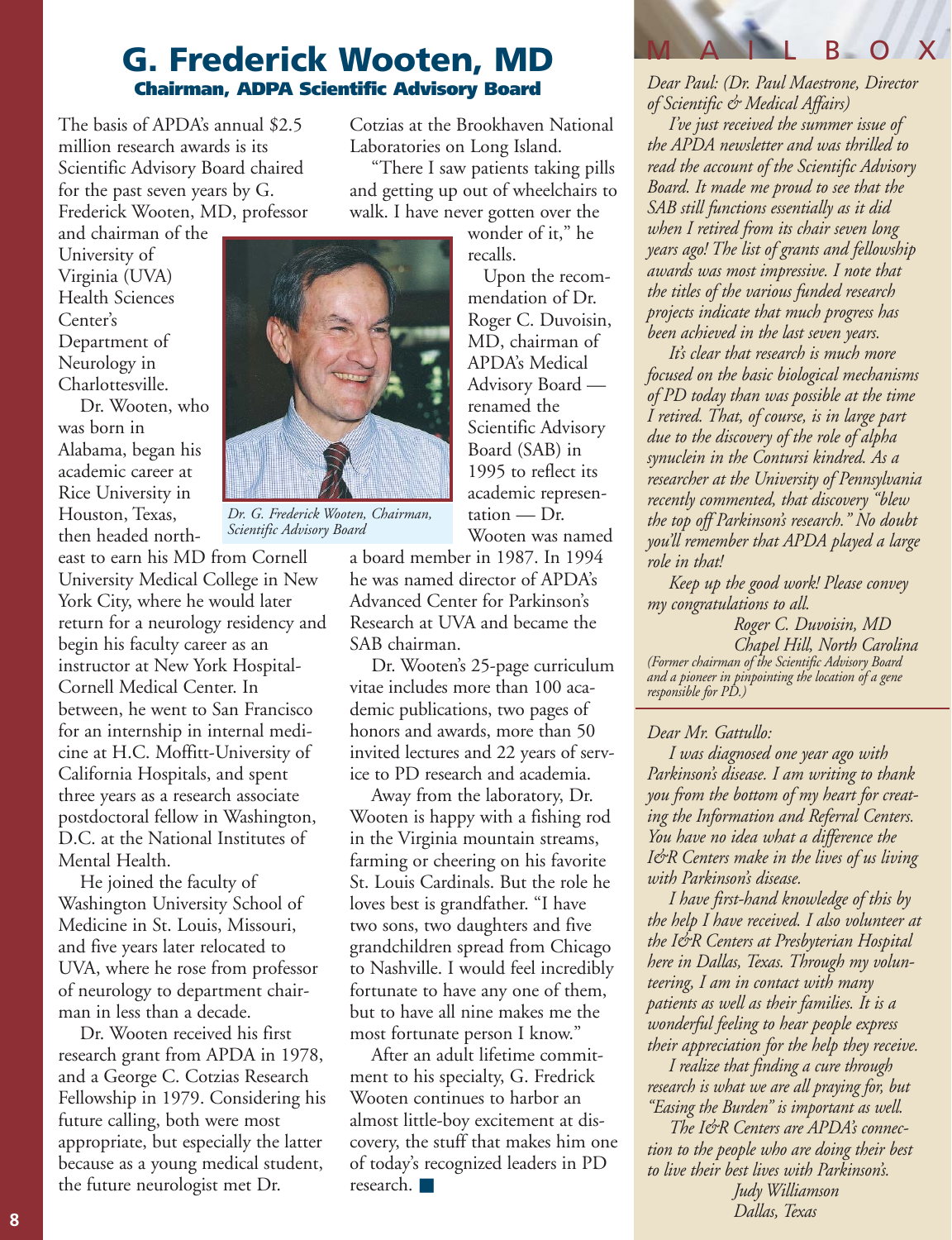## **Exercise in Parkinson's Disease**

Parkinson's disease (PD) is a complex neurological disorder that affects everyone differently. The good news is that there are many treatment options and changes in lifestyle that can help to better manage the disease – regardless of these differences. One of the options that may be beneficial is regular exercise, which can help maintain flexibility, promote good posture, keep muscles strong and joints supple. Mild to moderate exercise can improve circulation to the heart and lungs and it can also help deal with stress.

"Most people living with Parkinson's disease can improve their

well-being by staying strong and flexible", says Jorge Juncos, MD, Associate Professor of Neurology, Emory University School of Medicine. Juncos adds, "It is important to remember that before starting any exercise program, you should check first with your doctor to make sure that the activity is right for you."

These activities could include walking, swimming or even complementary therapies, such as the Alexander technique (a stretching technique that promotes muscle relaxation), yoga, or Tai Chi. These exercises focus on balance, flexibility and movement. A physical therapist can help determine which exercises are best suited to your condition.

Cate Morrill, Certified Instructor and Director, Rising Phoenix Tai Chi, offers tips for those planning a regular exercise program:

- Choose a time to exercise
- Be sure to stretch
- Work at your own pace
- Recognize when you are tired
- Move only to the point of resistance

• Remember to drink plenty of water

Since staying active is so important, the American Parkinson Disease Association, in conjunction with Novartis Pharmaceuticals Corporation, is pleased to offer a new, free information kit called StEP Kit. The "StEP Kit" features a 30 minute exercise video designed specially for people with Parkinson's disease. The kit includes treatment information, tips for caregivers, nutrition recommendations and suggestions for coping with the challenges of Parkinson's disease. To order a free StEP Kit, call toll-free 1-866-STEP-KIT (1-866-783-

7548) or visit http://www. stepkit.net. ■



## **APDA/IBM STUDY UPDATE**

The last edition of the Young Parkinson's (Summer 2004) newsletter reported on a study involving PD volunteers and IBM researchers on the effects of Parkinson's disease on computer usage, especially typing and mouse control. Study participants are providing recordings of their typing for analysis by the researchers. This feedback has already helped to improve the IBM program, which is being designed to reduce or eliminate many of the problems which plague computer users who have PD. When the current group has completed the testing, a second group will test the improved version of the program. A study of mouse usage is planned.

Early results from the typing samples are providing helpful information regarding what keyboard setting changes may be needed to make typing easier. If you have a suggestion for a change that would make your keyboard easier to use, or if you would like more information about the IBM studies, contact Shari Trewin by e-mail (trewin@us.ibm.com) or telephone (914) 784-7616.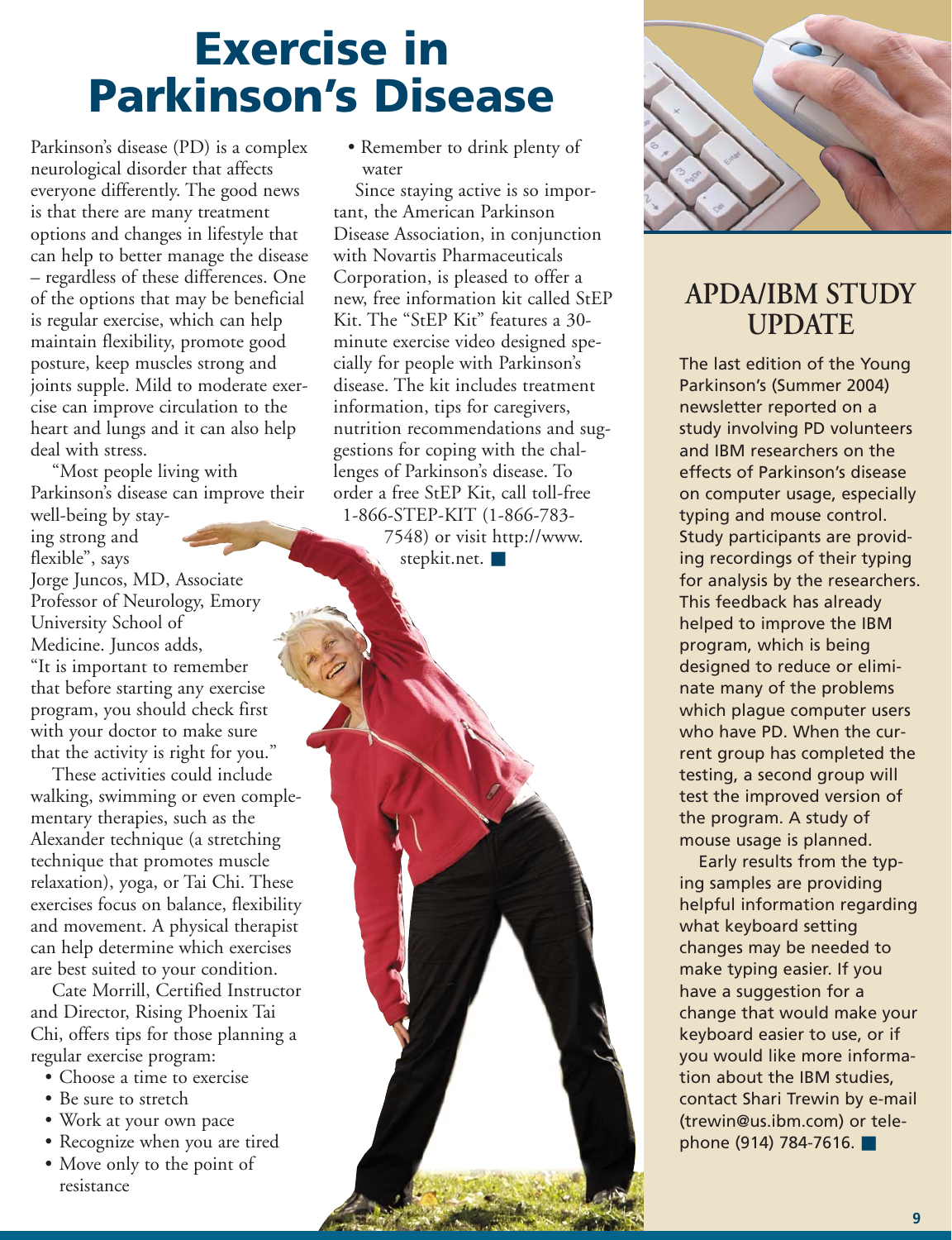## **PD & PREGNANCY**

Pregnancy in Parkinson's disease (PD) is not a common event, nevertheless, it can and does happen. Very little information is available in the medical literature regarding this subject and as a consequence, health care professionals can offer little counsel to women with PD who are contemplating becoming pregnant or are already pregnant.

The American Parkinson Disease Association Young-Onset Information & Referral Center (Tel. 1-800-223-9776) is working in collaboration with a movement disorders specialist and a PD nurse specialist in the United Kingdom who have designed a questionnaire to acquire anecdotal histories from women who have experienced one or more pregnancies after being diagnosed with Parkinson's disease. As a result of this study, it is hoped that a fact sheet can be developed to enable women



wish to become pregnant to make more informed choices. For more information or to request a questionnaire contact Mike Scott, Parkinson's Disease

with PD who

Nurse Specialist, Medicine Level One, Conquest Hospital, St. Leonard's On Sea, East Sussex, UK TN37 7RD, telephone 0044 1424 755255 x 6432, e-mail: michael.scott@esht.nhs.uk ■

## **What's In a Name? Everything**

ore than 1.5 million people  $\mathbf{M}$  ore than 1.5 million peop Parkinson's disease (PD) in the United States. Many of them have found ways to confront their diagnosis, acknowledge their frustrations and learn to cope with the illness by joining local support groups. Support groups empower individuals through

education and provide an opportunity for sharing experiences with each other.

Thanks to the American Parkinson Disease Association, Inc. (APDA), Chapters, Information & Referral Centers, Support Groups and the volunteers of the Parkinson's community, many individuals have a place to share ideas, learn from each other's experiences, and most of all, have a safe place to laugh and to cry.

The APDA assists more than 1,000 support groups throughout the United States. The reasons people join support groups can range from getting answers to simple questions, to finding help in facing a major crisis. It is not easy to accept the diagnosis of a chronic illness such as Parkinson's disease. Many newly diagnosed people don't receive all the answers from their healthcare professionals, and they seek support groups for education, first-hand experience, advice and friendship. Support groups also work to increase awareness of Parkinson's disease by the general public.

Each support group carries its own personality and focus. Support groups can range in size from a few to as many as 35 to 50 people. Many support groups offer a variety of speakers and resources to their members. These programs typically will address caregiver and patient issues.

There are some people who hesitate to join a support groups. Perhaps they fear they will become depressed or anxious about seeing other more advanced cases of their same disease. Many newly diagnosed individuals are frightened and overwhelmed. It may help ease those fears to remember that no two individuals with



Parkinson's disease are alike.

Everyone progresses at a different rate and can manifest different symptoms. Many people who are advanced in the disease process find great satisfaction having an opportunity to share their experiences openly and what methods were helpful to them along the way.

Parkinson's disease affects the entire family. It is important to remember that anyone can attend a support group meeting. Friends and family members may find comfort in attending a support group, even if the individual with the disease chooses not to attend. Many times the person with Parkinson's goes to the group after someone close has attended a meeting or two and has found that the experience can be informative and helpful and not at all threatening.

For more information about Parkinson's disease and the support groups in your area, call the toll free number 1-(888) 400-APDA (2732) ■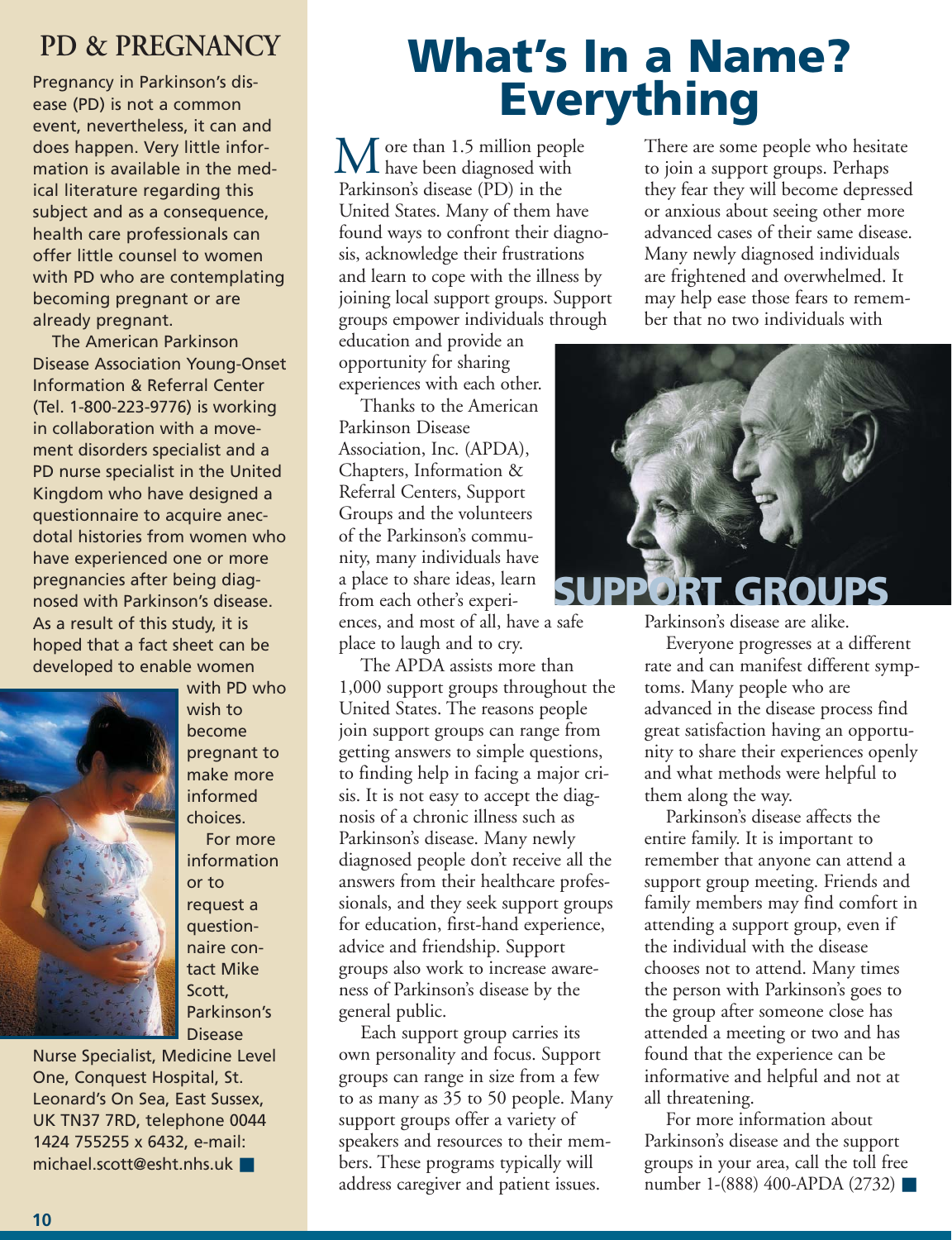## **FALLING AND PD**

*e have nothing to fear but fear itself."* Roosevelt's words have resonated into our lexicon, and are applicable to one of the major concerns of the infirmed and elderly: the fear of falling. "W

As Parkinson's affects balance and gait, falling is at greater risk, and the body does not cooperate to "catch" the fall.

Fear can be magnified, and inactivity becomes a dangerous outcome. As people become scared, they stop doing things, and the immobility can lead to physical deterioration. This leads to greater susceptibility to falling, and the fear feels justified. This cycle can also include withdrawal from social contacts and activities, and subsequent depression. The combination of disease, weakness and depression offers a bleak future with diminishing hope.

It has been estimated that one third of people over age 65 fall, with 10 per cent of the falls resulting in injury.

Health professionals now recognize that falls are not a normal part of aging, and that many falls do not need to happen. Environmental risks can be minimized with prudence and planning. Bathrooms can be modified with support rails, kitchens can be reorganized to alleviate over-reaching for items, non-slip floor tape can be put

on tiles that are slippery, and many other techniques can be employed to ensure a safe home. Many books and articles are available for more information on this topic of home safety. The AARP Web site has an excellent article on this subject under home safety. It is titled "Does Your Home Meet Your Needs? A Checklist" (www.aarp.org).

Physical risks can be diminished as well, and the

most effective way to accomplish this is through exercise. As adults lose 10

per cent of their muscular strength for every decade of life, studies have shown that after a 12 week exercise program older adults had increased their strength. Exercise also improves balance, and can improve bone density.

The emotional benefits of exercise are well lauded, as increased confidence, well-being, and a sense of control result in optimism and happiness. Another technique, learning how to fall, is an injury preventer for the likes of athletes, ice skaters, and paratroopers and these principles can be adapted to the older population.

An undergarment has been designed to lessen the impact of falls in the hip area, and these can be viewed at www.hiprotector.com. For the mobility impaired, sitting in a wheelchair and using one's legs to propel the wheelchair affords more lower body strength than a motorized scooter. A physical therapist consultation can offer customized, individual plans and direction for these concerns.

But how can the fear be eclipsed? Once you restrict your life, you're finished. Everything goes.

Treating the fear involves awareness and acknowledgment, and including care providers in the discussion. The goal is reconditioning, and finding the balance between the risk of immobility and mobility.

Another aspect is to identify the reason the fall occurred, and try to correct the cause. In a study done in England, it was suggested that falls could be cut by 50 percent if post-fall assessments could be done with subsequent corrections made.

Being afraid of injury is a valid concern that shapes our lives; living in fear controls our life. Try to find a

healthy regard for gravity, and live accordingly. ■

## **NEUROLOGICAL DISORDERS INFORMATION**

The National Institute of Neurological Disorders and Stroke supports research on the brain and nervous system and publishes information for the public on many of the most common neurological disorders.

A list of the publications and copies of them may be ordered through the Institute's Brain Resources and Information Network (BRAIN).

Mail orders to BRAIN, P.O. Box 5801, Bethesda, MD 20824, or call 1-800-352-9424. ■

## **NATIONAL RESCUE SUMMITS ON PARKINSON'S DISEASE AND "OFF" EPISODES**

The American Parkinson Disease Association is teaming up with Mylan Bertek Pharmaceuticals to launch a series of Rescue Summits to take place across the United States over the next year. The Rescue Summits are an opportunity to advance the understanding of Parkinson's disease and specifically "off" episodes, frustrating periods of loss of control of body movements associated with advanced Parkinson's disease.

The Rescue Summits are composed of a morning event including a presentation by a **leading Parkinson's expert**. The Summits welcome all Parkinson patients and care partners **FREE** of charge and **breakfast** will be served.

The Rescue Summits are tentatively scheduled to take place in the Tampa Bay area, California, New York, North Carolina and Pennsylvania. For more information about the Summits, please visit www.rescuesummit.com or call 1-877-727-6596. ■